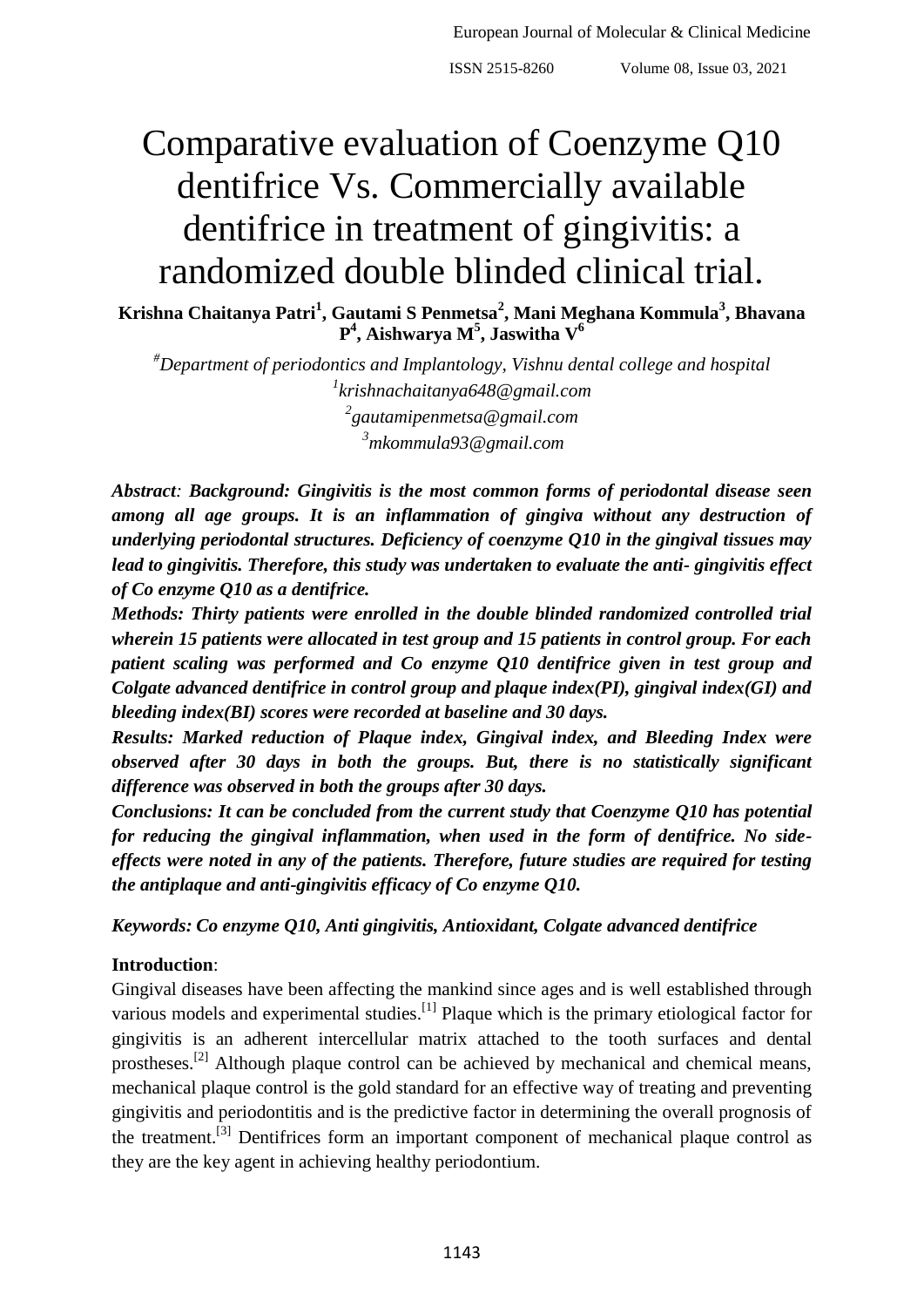ISSN 2515-8260 Volume 08, Issue 03, 2021 Dentifrice is a general term used to describe preparations that are used together with a toothbrush to clean and/or polish the teeth. Several formulations with specific chemical agents are marketed.<sup>[4]</sup> Among the active agents, Enzymes, Amine alcohols, Herbal or natural products, Triclosan, Bisbiguanides (Chlorhexidine [CHX]), quaternary ammonium compounds (Cetylpyridinium chloride) and different metal salts (Zinc salts, Stannous fluoride [SnF], SnF with amine fluoride) form a vital component of a dentifrice. Brushing twice daily for at least 3 minutes with a fluoride dentifrice is universally recommended by dental professionals.

Although several mechanisms of periodontal tissue destruction have been proposed such as direct bacterial influence and host response to the bacterial invasion, there are also studies evidencing that oxidative stresses may be associated with periodontal inflammation ultimately leading to destruction of structures.<sup>[5]</sup> The release of reactive oxygen species along with the host immune response are capable of destroying the cell membranes or biomolecules. Antioxidants are those substances which when present at low concentrations compared to those of oxidizable substrate, will significantly delay or inhibit oxidation of that substrate.  $\left[6\right]$ These substances are naturally present in humans as a counter mechanism for these free radicals to reduce the oxidative stresses.<sup>[7]</sup> As the tissue destruction which occurs in periodontal connective tissues is majorly due to the free radicals, antioxidants have been used as supplements to counteract the oxidative stresses.<sup>[8]</sup>

Co enzyme Q10 is a fat-soluble compound and an effective anti-oxidant, naturally found in every cell of the human body, which is similar to that of the vitamin K. Co enzyme Q10 is naturally present in energy producing cells of mitochondria and participates in the synthesis of ATP. Its deficiency was found in human gingiva, leading to periodontal destruction and which also has the potential to disturb the systemic health causing gastrointestinal disturbances, reducing the blood pressure and causing allergic skin rashes in some people.<sup>[9]</sup> Also, a deficiency of Coenzyme Q10 at its enzyme sites in gingival tissue may exist independently because of periodontal disease. If a deficiency of Coenzyme Q10 existed in gingival tissue for nutritional causes and independently of periodontal disease, then the advent of periodontal disease could enhance the gingival deficiency of Coenzyme  $Q10$ .<sup>[10]</sup> However, the potential benefits of Coenzyme Q10 have not been completely evaluated as very few clinical studies were done in literature. Hence this study, which is the first of its kind aims to evaluate the efficacy of Coenzyme Q10 in the form of mouthwash in treatment of gingivitis as an adjunct to mechanical scaling.

## **Research elaborations:**

The study was a double blinded randomized controlled clinical trial. A total of 30 patients with 15 per group were included in the study. Study has been reviewed and approved by the ethical board of institution and informed consent has been obtained from the patients participated in the study. The patients with age ranging from 18-45 years, with a minimum of 20 teeth and who have not taken periodontal treatment in past 6 months were included in the study. Patients under anticoagulation medication, antibiotic therapy from past 1 month, smokers, pregnant and lactating women were excluded from the study. The selected patients were randomly assigned into two groups. All the patients underwent complete intra oral examination. After complete ultrasonic scaling the test group patients were given Co-enzyme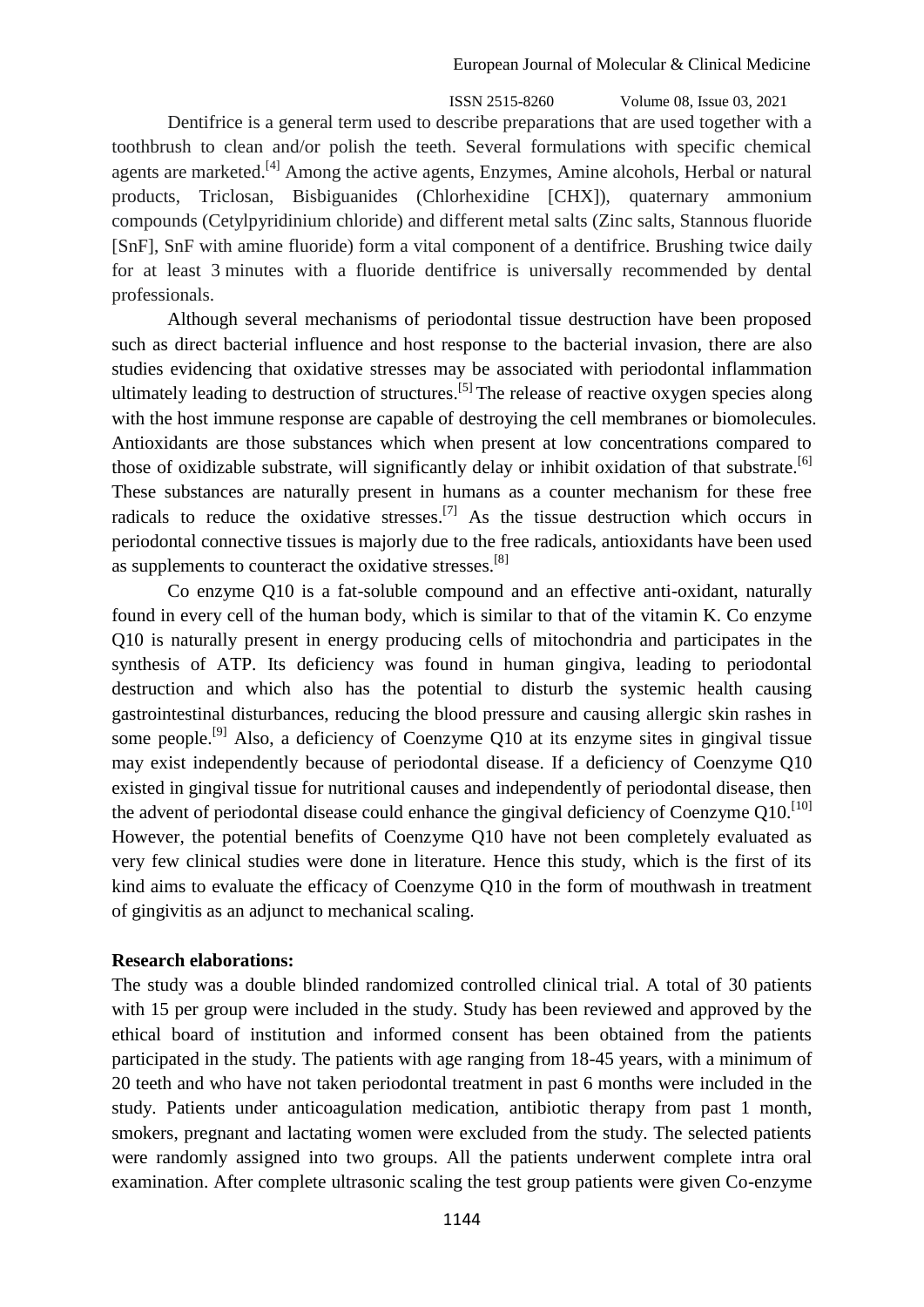ISSN 2515-8260 Volume 08, Issue 03, 2021

Q10 dentifrice (Nature's answer, Periobrite) while control group was given Colgate advanced dentifrice. Both the dentifrices were masked to blind the patients. Patients of all groups were instructed to brush twice daily with their respective dentifrices along with regular oral hygiene instructions. PI, GI and BI scores were recorded at baseline and after 30days.

# **Results:**

## **Plaque Index**

At baseline, plaque index values for the Colgate advanced group (Group A) and Co enzyme Q10 group ( Group B) were  $1.36 \pm 0.16$ ,  $1.34 \pm 0.15$  respectively. There was no significant difference between the two groups were observed at baseline ( $p \ge 0.005$ ). (Table -1)

After 1month ,Group A showed statistically significant decrease in plaque index scores from  $1.36 \pm 0.16$  to  $0.66 \pm 0.37$  (p  $\leq 0.00$ ) (Table-2). Group B also showed statistically significant decrease in the plaque index scores from  $1.34 \pm 0.15$  to  $0.51 \pm 0.30$  ( $p \le 0.001$ ) (Table-3). However, there is no statistical significance between the two groups in inter group comparison has been observed (p≥0.005). (Table-4).

## **Gingival index**

At baseline, gingival index values for the Group A were  $1.29 \pm 0.15$  and Group B were 1.31±0.23. There was no significant difference between the two groups at the baseline  $(p \ge 0.005)$ . (Table -1)

After 1 month, Group A gingival index scores were reduced to  $0.35\pm0.29$  ( $p< 0.001$ ) (Table -2). Group B also showed a statistically significant decrease from  $1.31\pm0.23$  to  $0.35\pm0.26$ which was statistically significant ( $p<0.001$ ) (Table -3). However difference between both the groups was not statistically significant. (Table -4).

## **Bleeding index**

Bleeding index scores in both the groups at baseline, were  $1.48 \pm 0.31$  and  $1.33 \pm 0.15$ respectively. There was no significant difference between the two groups at the baseline  $(p \ge 0.005)$ . (Table -1).

After 1month, the bleeding scores reduced from  $1.48\pm0.31$  to  $0.77\pm0.39$  ( $p \le 0.001$ ) (Table -2). Group B also showed a statistically significant decrease in the bleeding index values from 1.33 $\pm$ 0.15 to 0.77 $\pm$ 0.33 (p $\leq$ 0.001) (Table -3). However the difference between both the groups was not statistically significant. (Table -4).

*Table 1:* Descriptive statistics showing the mean values of the plaque index, Gingival Index,

| <b>GROUPS</b> | <b>INDICES</b> | <b>CATEGORIES</b> | n  | <b>MEAN</b> | <b>STANDARD</b><br><b>DEVIATION</b> |
|---------------|----------------|-------------------|----|-------------|-------------------------------------|
|               |                | <b>BASELINE</b>   | 14 | 1.3620      | 0.16153                             |
|               | PI             | <b>AFTER ONE</b>  |    |             |                                     |
|               |                | <b>MONTH</b>      | 14 | 0.6614      | 0.37710                             |
| Group-A       |                | <b>BASELINE</b>   | 14 | 1.2989      | 0.15326                             |
|               | GI             | <b>AFTER ONE</b>  |    |             |                                     |
|               |                | <b>MONTH</b>      | 14 | 0.3538      | 0.29361                             |
|               | BI             | <b>BASELINE</b>   | 14 | 1.4818      | 0.31426                             |

Bleeding index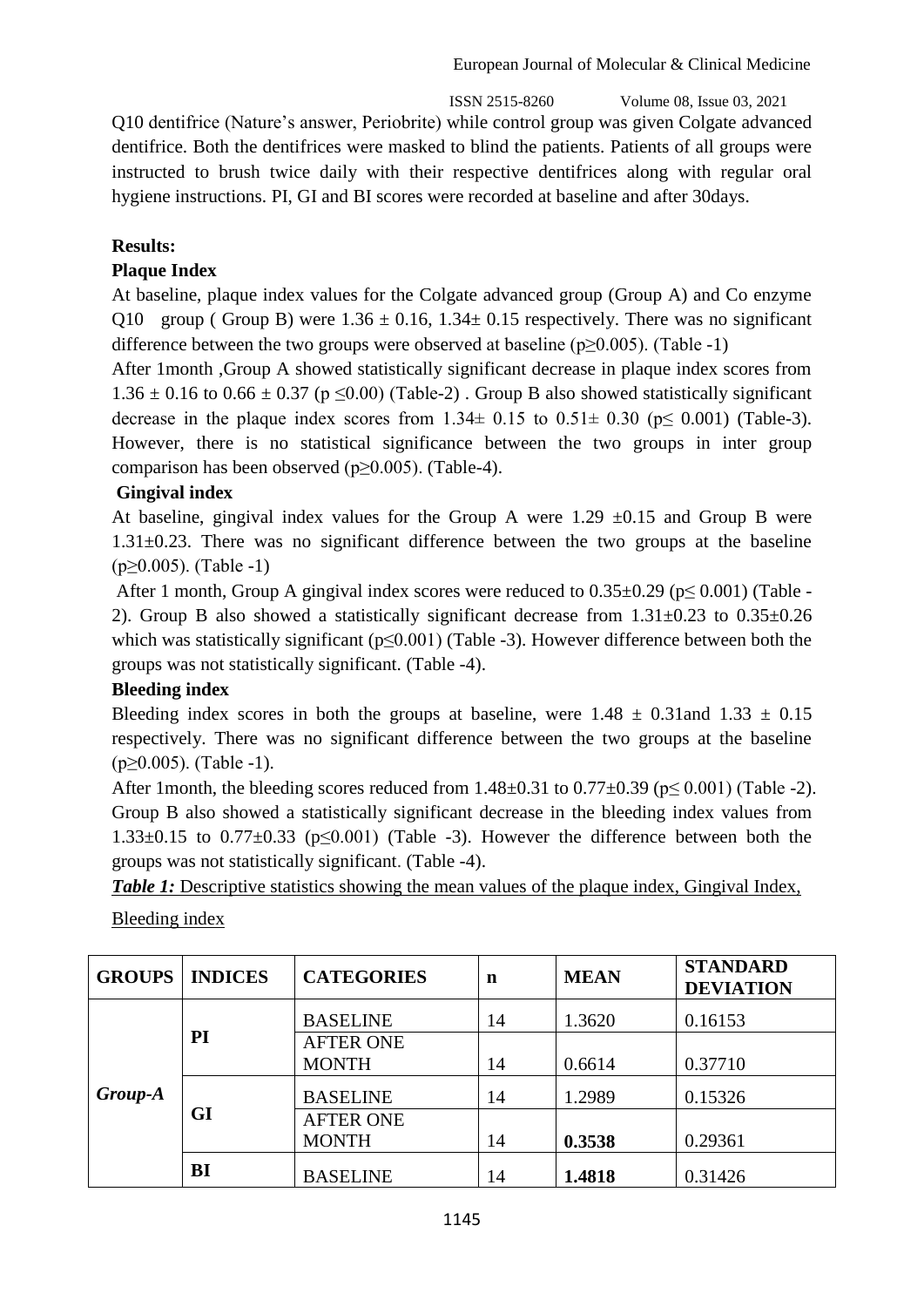## European Journal of Molecular & Clinical Medicine

|           |           |                  | ISSN 2515-8260 |        | Volume 08, Issue 03, 2021 |
|-----------|-----------|------------------|----------------|--------|---------------------------|
|           |           | <b>AFTER ONE</b> |                |        |                           |
|           |           | <b>MONTH</b>     | 14             | 0.7726 | 0.39019                   |
|           |           | <b>BASELINE</b>  | 14             | 1.3439 | 0.15452                   |
|           | PI        | <b>AFTER ONE</b> |                |        |                           |
|           |           | <b>MONTH</b>     | 14             | 0.5193 | 0.30174                   |
|           |           | <b>BASELINE</b>  | 14             | 1.3131 | 0.23112                   |
| $Group-B$ | <b>GI</b> | <b>AFTER ONE</b> |                |        |                           |
|           |           | <b>MONTH</b>     | 14             | 0.3571 | 0.26580                   |
|           |           | <b>BASELINE</b>  | 14             | 1.3357 | 0.15892                   |
|           | BI        | <b>AFTER ONE</b> |                |        |                           |
|           |           | <b>MONTH</b>     | 14             | 0.7794 | 0.33631                   |

PqI – Plaque Index, GI – Gingival Index, BI – Bleeding Index, n- Number of samples

| <b>Table 2:</b> Comparison of the mean values of the study indices at Baseline and after one month |  |
|----------------------------------------------------------------------------------------------------|--|
| within the <b>GROUP</b> A subjects (INTRA-GROUP COMPARISON):                                       |  |

|                  | <b>Paired Differences</b> |                |                            |       |    |       |
|------------------|---------------------------|----------------|----------------------------|-------|----|-------|
|                  |                           | the Difference | 95% Confidence Interval of |       |    |       |
| <b>Variables</b> | <b>Mean</b>               | Lower          | <b>Upper</b>               |       | n  | Sig.  |
| <b>PLAQUE</b>    |                           |                |                            |       |    |       |
| <b>INDEX</b>     | 0.70057                   | 0.43133        | 0.96981                    | 5.621 | 14 | 0.000 |
| <b>GINGIVAL</b>  |                           |                |                            |       |    |       |
| <b>INDEX</b>     | 0.94514                   | 0.71549        | 1.17480                    | 8.891 | 14 | 0.000 |
| <b>BLEEDING</b>  |                           |                |                            |       |    |       |
| <b>INDEX</b>     | 0.70914                   | 0.53773        | 0.88056                    | 8.937 | 14 | 0.000 |

Sig.- significant, Significant- p value  $\leq 0.005$ , n- number of samples, t- test statistic

**Table 3:** Comparison of the mean values of the study indices at Baseline and after one month

within the **GROUP B** subjects (INTRA-GROUP COMPARISON):

|                  | <b>Paired Differences</b> |                |                            |        |    |       |
|------------------|---------------------------|----------------|----------------------------|--------|----|-------|
|                  |                           | the Difference | 95% Confidence Interval of |        |    |       |
| <b>Variables</b> | <b>Mean</b>               | Lower          | <b>Upper</b>               |        | n  | Sig.  |
| <b>PLAQUE</b>    |                           |                |                            |        |    |       |
| <b>INDEX</b>     | 0.82464                   | 0.60868        | 1.04061                    | 8.249  | 14 | 0.000 |
| <b>GINGIVAL</b>  |                           |                |                            |        |    |       |
| <b>INDEX</b>     | 0.95593                   | 0.79654        | 1.11532                    | 12.957 | 14 | 0.000 |
| <b>BLEEDING</b>  |                           |                |                            |        |    |       |
| <b>INDEX</b>     | 0.55636                   | 0.38115        | 0.73157                    | 6.860  | 14 | 0.000 |

Sig.- significant, Significant- p value  $\leq 0.005$ , n- number of samples, t- test statistic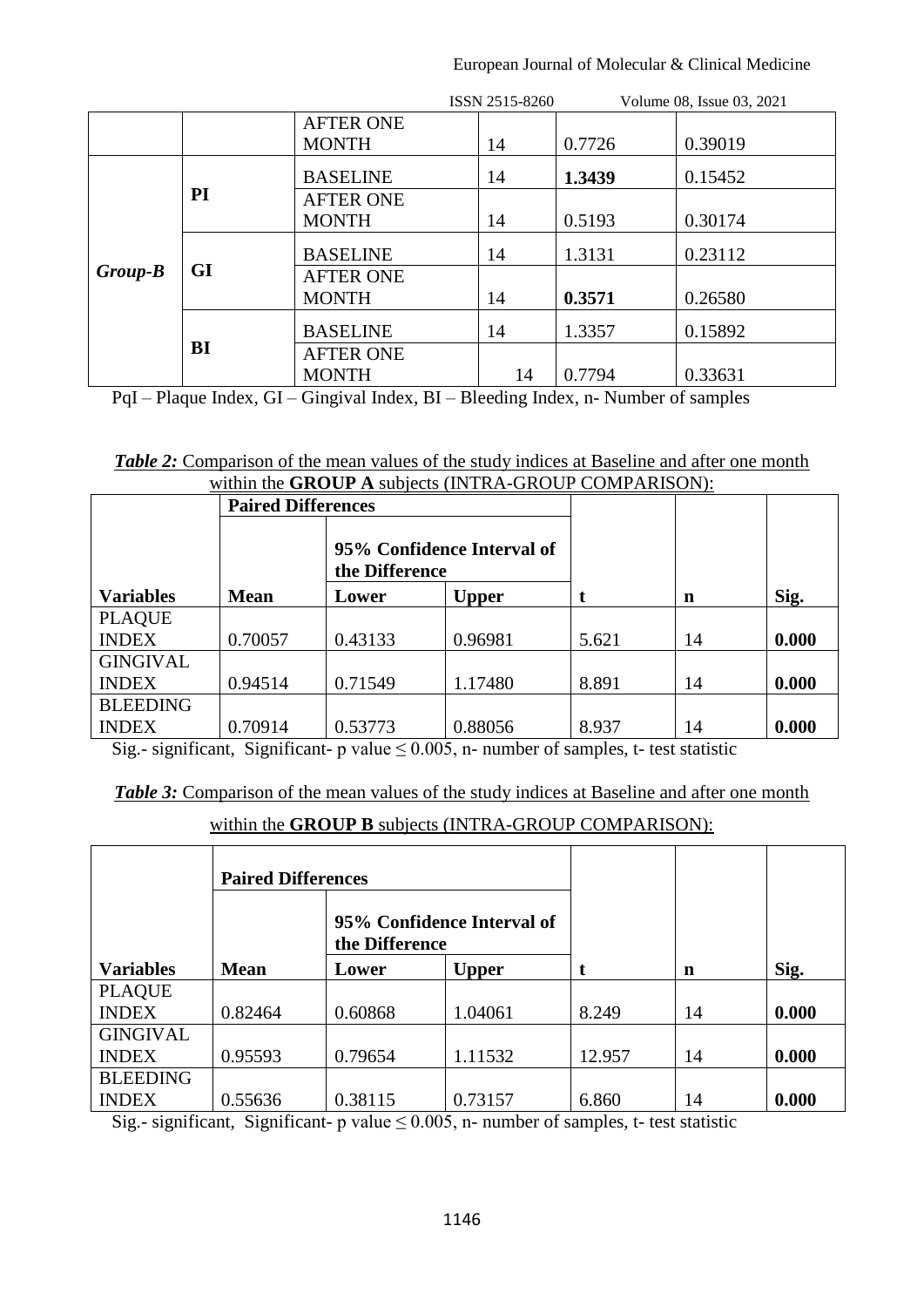# ISSN 2515-8260 Volume 08, Issue 03, 2021 *Table 4:* Overall Comparison of the mean values of the study indices at Baseline and after

| <b>Mean value</b> | <b>Paired Differences</b> |                |                            |          |    |                 |
|-------------------|---------------------------|----------------|----------------------------|----------|----|-----------------|
| comparison        |                           |                | 95% Confidence Interval of |          |    |                 |
| of Indices        |                           | the Difference |                            |          |    |                 |
| between the       |                           |                |                            |          |    |                 |
| groups            | <b>Mean</b>               | Lower          | <b>Upper</b>               |          | n  | <i>p</i> -value |
| <b>PLAQUE</b>     |                           |                |                            |          |    |                 |
| <b>INDEX</b>      | 0.08011                   | $-0.05199$     | 0.21221                    | 1.244    | 28 | 0.224           |
| <b>GINGIVAL</b>   |                           |                |                            |          |    |                 |
| <b>INDEX</b>      | $-0.00875$                | $-0.14420$     | 0.12670                    | $-0.133$ | 28 | 0.896           |
| <b>BLEEDING</b>   |                           |                |                            |          |    |                 |
| <b>INDEX</b>      | 0.06968                   | $-0.09901$     | 0.23836                    | 0.848    | 28 | 0.404           |

|--|

Sig.- significant, Significant- p value  $\leq 0.005$ , n- number of samples, t- test statistic

#### **Discussion:**

There has always been an extensive research to critically study the etiopathogenesis of periodontal diseases. Most of the studies have established that bacterial flora are the primary etiology in disease causation which initiate and aggravates the host response resulting in destruction. Hence periodontal therapy is not only directed towards microbial reduction but also towards host response modulation. Along with various modalities of treatment in periodontal diseases host modulation is being practiced for arresting periodontal diseases since past decades. Agents such as drugs like NSAID's, Tetracyclines, bisphosphonates, estrogen replacement therapy, nutrition supplements, lipoxins and antioxidants have been implicated for host response modulation.<sup>[11]</sup>

Antioxidants are the compounds which scavenge the free radicals and arrest the progression of periodontal disease. They are present normally in our body but can also be supplemented in cases of excessive free radical production. Many agents like vitamin- A, C and E, carotenoids, flavonoids, phenols, glutathione, dietary supplements and co-enzyme q 10 have been used till date. In this regard co-enzyme Q 10 is a newer agent which is used as an antioxidant and is a naturally occurring compound found in energy producing cells such as mitochondria. It plays a vital role in the synthesis of ATP and cellular respiration. It exhibits anti-inflammatory, anti-oxidant and immunomodulatory properties. Although Coq 10 exhibits various favorable properties its use has been restricted in the form of oral supplements and local drug delivery agent in adjunct to scaling and root planing.<sup>[12]</sup> However, no studies evaluated the effect of co q10 in the form of dentifrice along with conventional therapy.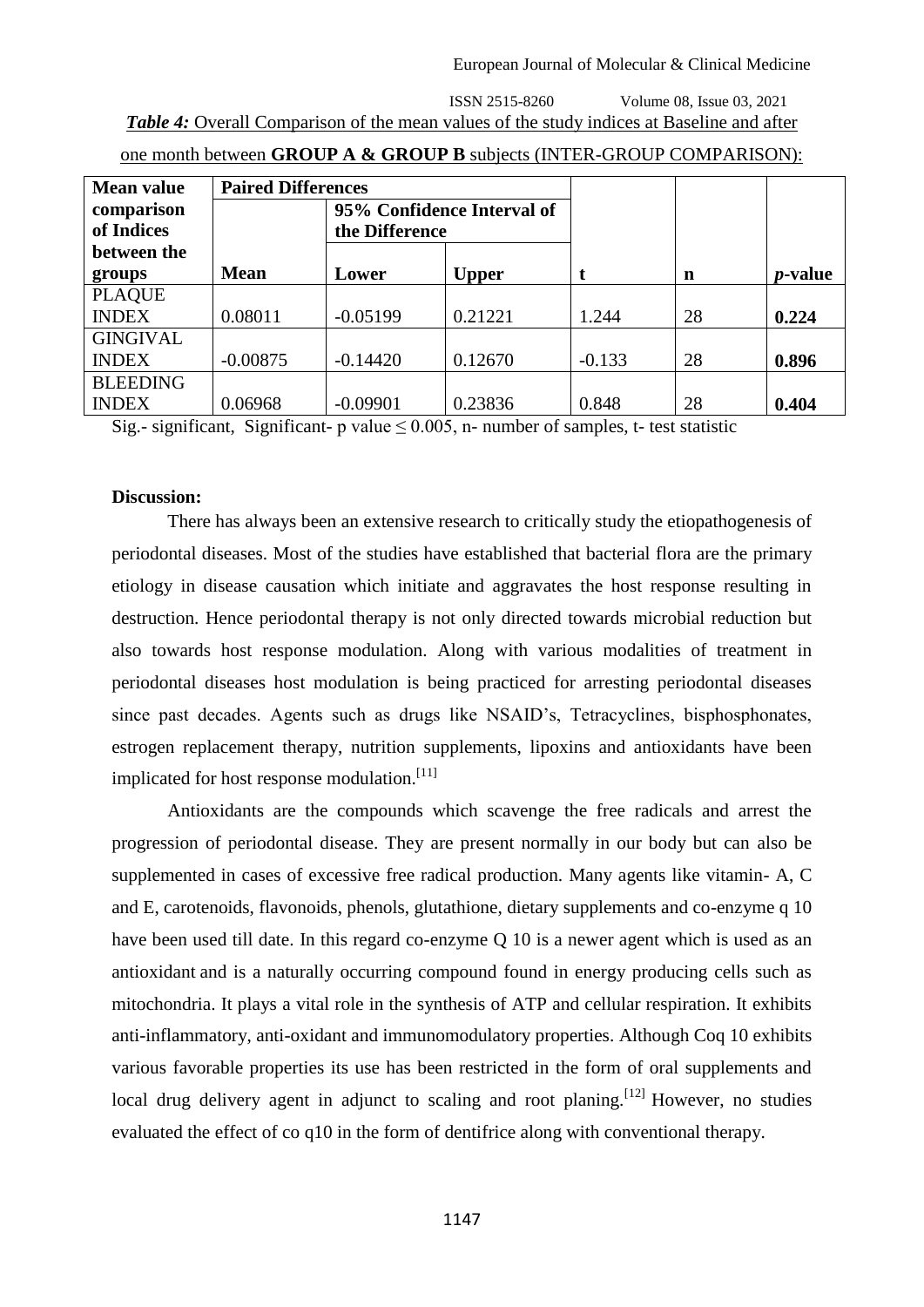ISSN 2515-8260 Volume 08, Issue 03, 2021 Ours was the first study to use Coenzyme Q10 as a dentifrice to evaluate the antigingivitis properties on plaque. In this study Coenzyme Q10 dentifrice was compared with Colgate advanced conventional dentifrice to evaluate the effects on gingival health.

It was observed in our study that there has been a reduction in plaque scores from baseline to 30 days in Co enzyme Q10 group, although Colgate advanced group also showed the similar results. However, when perio Q gel a Coenzyme Q10 derivative has been used as a local drug delivery agent along with scaling and root planing in a study done by Hans *et al* wherein 12 patients were evaluated in split mouth comparison, results reported that statistically significant reduction in plaque scores were observed from baseline to  $3<sup>rd</sup>$  and  $6<sup>th</sup>$ week in perio Q gel group.  $^{[13]}$ 

However, in another study done by Manthena *et al* 30 patients were allocated into two groups among which test group was given Co enzyme Q10 as oral supplements and control group was given a placebo after scaling and root planing. Results showed a reduction in the gingival index scores in both the groups but the difference was not statistically significant. This is comparable to gingival index scores of our study.<sup>[14]</sup>

The bleeding scores observed in our study were comparable to the study done by Barkat *et al* wherein 30 patients were allocated into a split mouth design, in which scaling and root planing alone was done in control group and perio Q gel as topical gel along with SRP in test group. The reduction in bleeding scores were higher in both the groups from baseline to 30 days and the difference between both the groups was statistically insignificant. $^{[15]}$ 

From the results of the current study it was observed that Coenzyme Q10 had a potential for reducing the gingival inflammation when used in the form of dentifrice. No sideeffects were noted in any of the patients. However due to limitations like smaller sample size and short evaluation period these results cannot be generalized.

#### **Conclusion:**

In the present study, comparison between Coenzyme Q10 dentifrice and Colgate advanced dentifrice was done. However, both the groups showed similar results. Therefore, future studies are required for testing the antiplaque and anti-gingivitis efficacy of Co enzyme Q10 in form of dentifrice for a long-term period.

#### **References:**

- [1] Preshaw PM, Seymour RA, Heasman PA. Current concepts in periodontal pathogenesis. Dent Update. 2004;31:570-2 .
- [2] Sura Dakhil Jassim. Relationship Between Obesity and Gingivitis. Research J. Pharm. and Tech. 2019; 12(5):2271-2274. doi: 10.5958/0974-360X.2019.00378.0.